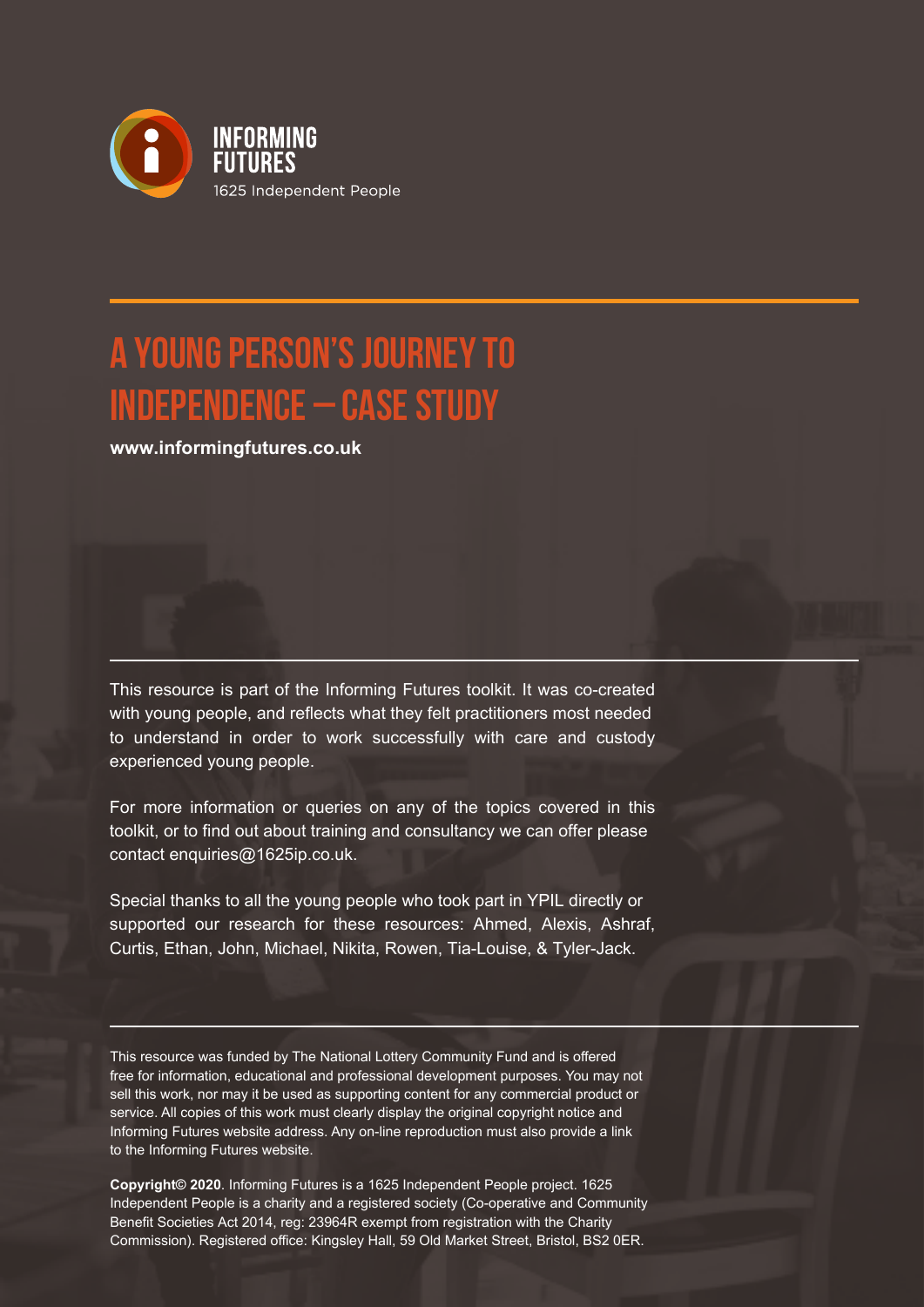# A YOUNG PERSON'S JOURNEY TO INDEPENDENCE – CASE STUDY

## **Regularly going to college**

This young person has initially been on quite a steep trajectory of independence. They've been living with their foster carers in a placement, which they really enjoy. The foster carers have provided a stable base for the young person and encouraged them to begin to do more things for themselves, sometimes outside of their comfort zone. The young person is relatively settled, they're feeling good and they are engaging well with college, regularly going in on the bus on their own.

## **Leaving foster placement**

When the young person is 17 and a half, conversations begin about their impending move on from their foster placement. They feel pretty upset and worried about this, and although they have been showing amazing progress towards independence, they still feel like they need the support of reliable adults. Most of their friends at college aren't expected to be as independent as they will have to be when they move on and are given their own flat. This starts to feel frustrating, and the young person begins to 'need' their foster carers more, asking for and then demanding lifts to college (which the foster carers initially refuse as they are worried about the young person 'going backwards', but they don't really explain their reasons, and regularly give in to the young person's demands). Sometimes the young person doesn't make it into college. Their social worker is contacted and becomes worried, and starts to message the young person each morning to remind them to go in. The young person resents this because they perceive it as 'not being trusted'.

Understandably when it comes time to move into their new flat the young person requires some practical support to do so, as we all would, and their foster carers offer to help. However the young person becomes frustrated that they can't drive yet, and needing adults to help to move their things feels like another blow. The young person starts to feel less independent over-all.

# **For reflection - What could have helped the young person view their situation more positively?**

### **Moving into a new flat**

Once in the new flat things start to look up a bit. The young person loves being able to make an entire flat feel like theirs, and enjoys beginning to decorate with their belongings. They also enjoy chatting through with their new support worker what they need for the flat, and making lists. The support worker is impressed with their rapid progress. The young person goes off shopping on their own a few times to spend some of their leaving care grant on items for their kitchen, and buys a couple of recipe books. They feel the most independent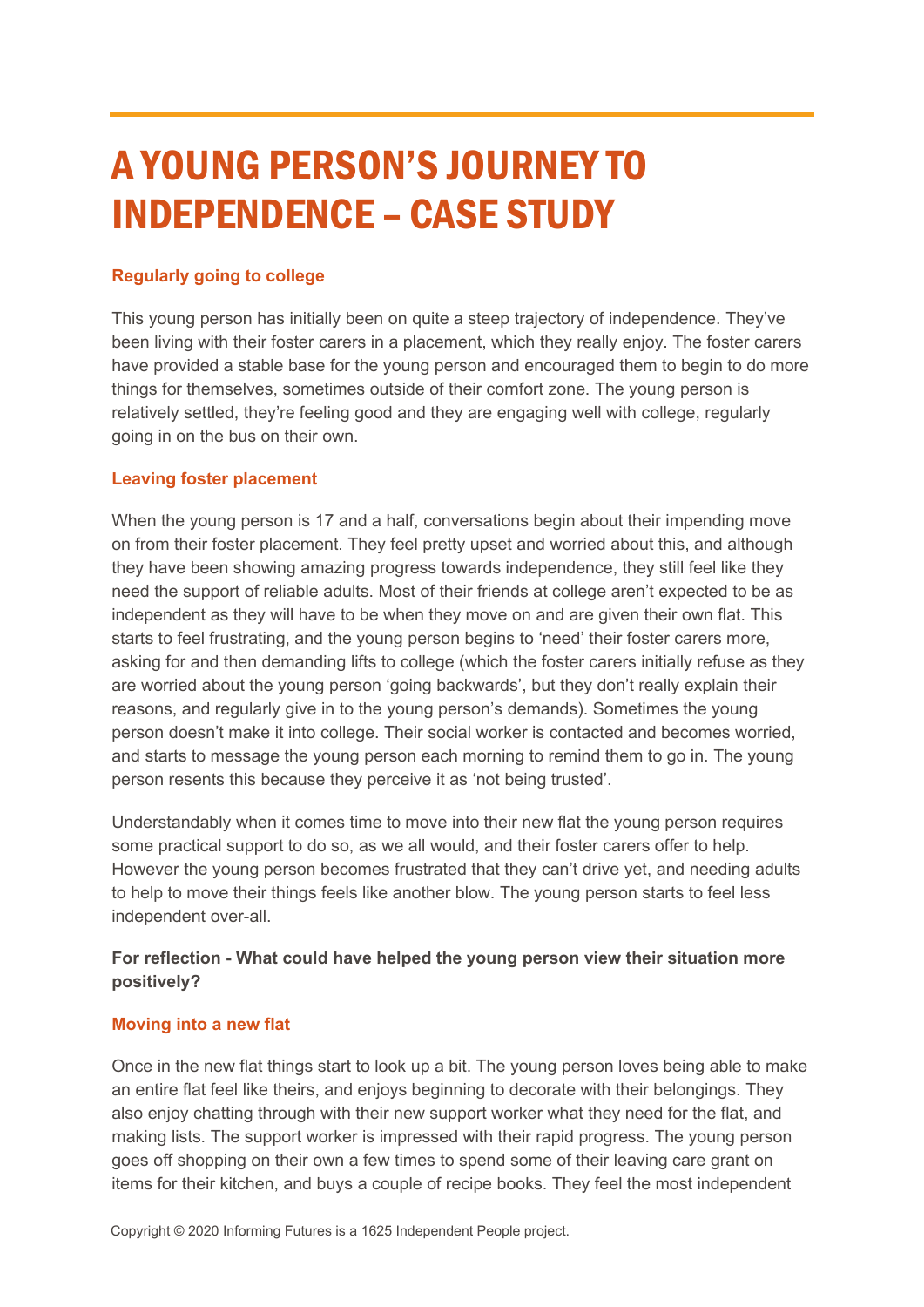they have for a while, and they're back to getting the bus to college most days on their own. Their new support worker doesn't remind them to go, but does ask how it is going when they catch up.

## **Drops out of college**

Whilst the young person was initially happy in their new flat, after a while they begin to feel a bit lonely there. At their foster placement they lived with their two foster carers, as well two other children and the family dog. They meet up with their foster carers every now and again, but the foster carers are thinking of moving house and this feels destabilising for the young person. Things also start to go less well at college. The young person has been making the most of being able to stay up late playing music whenever they want, something their foster carers wouldn't let them do. They begin sleeping through their alarms, and start to feel less motivated. The college try to tackle the young person's poor attendance, and their social worker also tries to talk to the young person about this, but the young person feels they are interfering. They initially don't see the point in going in every day, as they feel they can do their work fine at home, even if it means staying up late, but when they fail a module they become quite depressed and discouraged. Ultimately they choose to completely drop out of college, and refuse to engage in any conversations with either college or their workers about other options. At first they felt relief at having got rid of the pressure of college, but then they feel even more awful.

**For reflection – from an adult perspective, we might see the young person as less independent as a result of dropping out of college, but was the young person exercising independence by making a decision on their own?** 

### **Calls mental health services**

The young person's social worker has been trying to reach the young person, calling them and dropping by, but they don't answer the phone or the door. However, after a few weeks the young person makes a decision themselves to call up local mental health services, after talking with a friend and looking them up online. The mental health services agree with the young person's assessment that they need some additional support, and they schedule an initial assessment for a few weeks time.

First appointment – The young person still hasn't spoken much with their social worker, apart from a few chats when they realise their worker is really worried about them and answer the door. However, despite saying they felt ok to get the bus to the mental health appointment, the night before they ring their worker and ask for a lift. When they arrive they ask the worker to also come into the appointment. To the young person this feels like a dip in independence, as the young person didn't feel up to attending independently and felt less independent for 'needing services' and needing their worker to go into the appointment.

# **For reflection – How can emotions or mental health affect the way a young person (or a worker) feels about independence?**

### **Regular appointments**